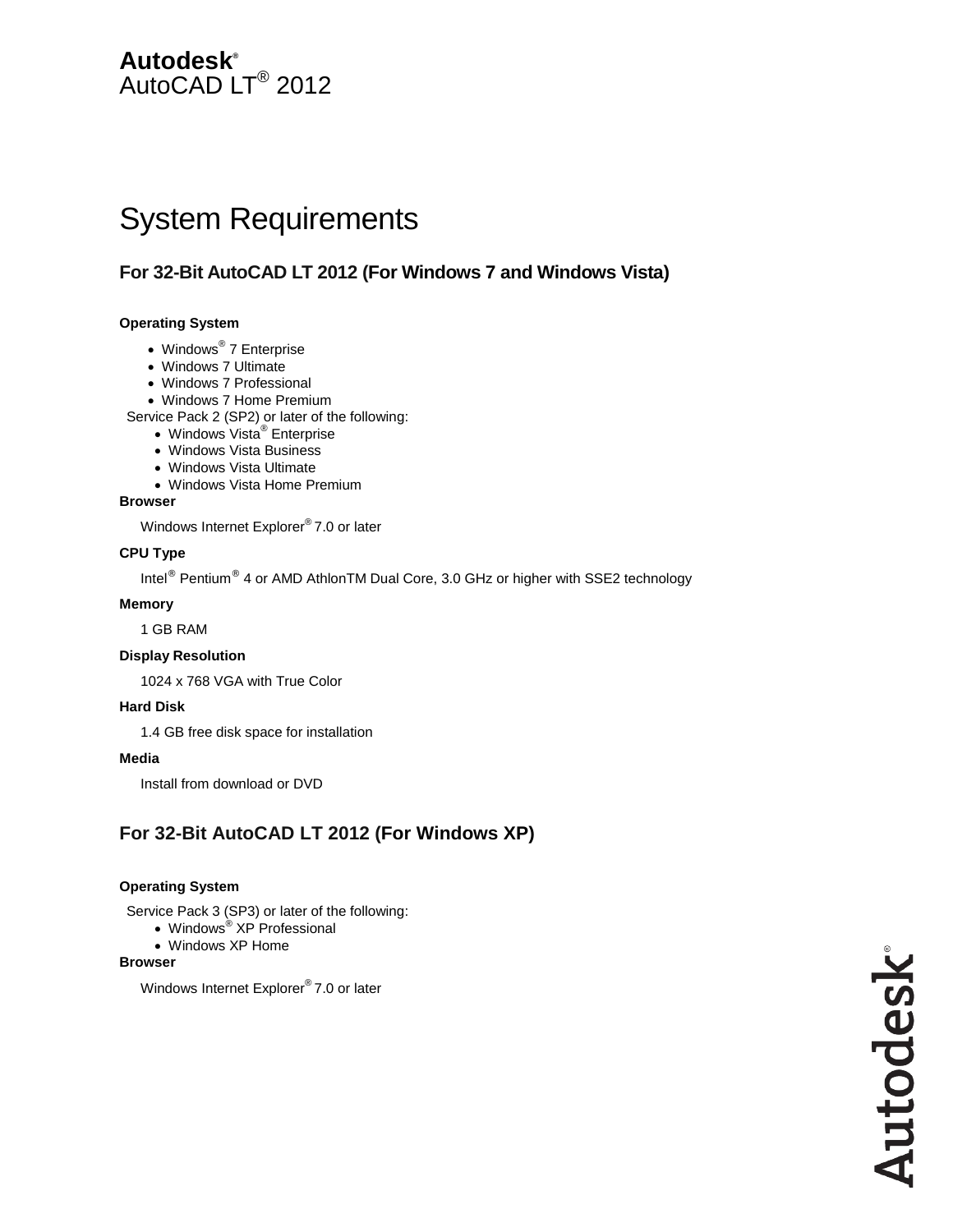#### **CPU Type**

Intel<sup>®</sup> Pentium<sup>®</sup> 4 or AMD Athlon<sup>™</sup> Dual Core, 1.6 GHz or higher with SSE2 technology

#### **Memory**

1 GB RAM

#### **Display Resolution**

1024 x 768 VGA with True Color

#### **Hard Disk**

1.4 GB free disk space for installation

#### **Media**

Install from download or DVD

## **For 64-Bit AutoCAD LT 2012**

#### **Operating System**

- Windows® 7 Enterprise
- Windows 7 Ultimate
- Windows 7 Professional
- Windows 7 Home Premium
- Service Pack 2 (SP2) or later of the following:
	- Windows Vista<sup>®</sup> Enterprise
	- Windows Vista Business
	- Windows Vista Ultimate

#### **Browser**

Windows Internet Explorer® 7.0 or later

#### **CPU Type**

- AMD Athlon™ 64 with SSE2 technology
- AMD Opteron™ with SSE2 technology
- Intel<sup>®</sup> Xeon<sup>®</sup> with Intel EM64T support with SSE2 technology
- Intel<sup>®</sup> Pentium<sup>®</sup> 4 with Intel EM64T support with SSE2 technology

#### **Memory**

1 GB RAM

#### **Display Resolution**

1024 x 768 VGA with True Color

#### **Hard Disk**

1.4 GB free disk space for installation

#### **Media**

Install from download or DVD